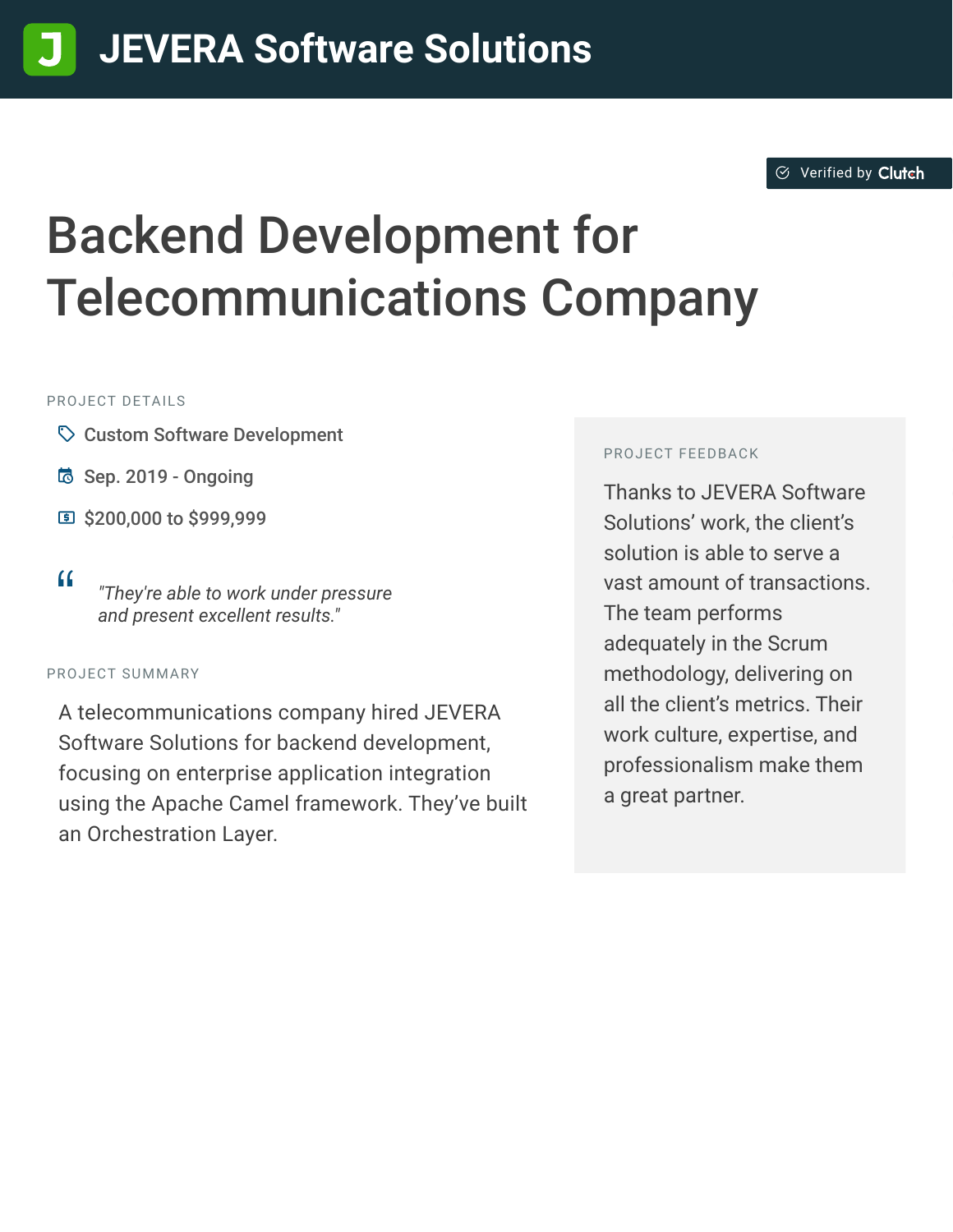# **[J](https://clutch.co/profile/jevera-software-solutions?utm_source=case_studies&utm_medium=logo)EVERA Software Solutions**

## The Client

#### Introduce your business and what you do there.

I'm the COO of Effortel, a company specializing in solutions relevant to mobile network operators of any kind, physical or virtual. These solutions are typically billing or rating systems, CRMs, points of sales, order management and automation, and any peripheral systems that have to do with revenue assurance.

# The Challenge

#### What challenge were you trying to address with JEVERA Software Solutions?

Our development is split into three different streams. One stream deals with business intelligence, machine learning principles, and big data. The second part deals with backend development, and the third pillar deals with frontend development. We were looking to reinforce our backend team.



#### CLIENT RATING

5.0 Overall Score

| Quality:     |  | 5.0 |
|--------------|--|-----|
| Schedule:    |  | 5.0 |
| Cost:        |  | 4.0 |
| Would Refer: |  | 5.0 |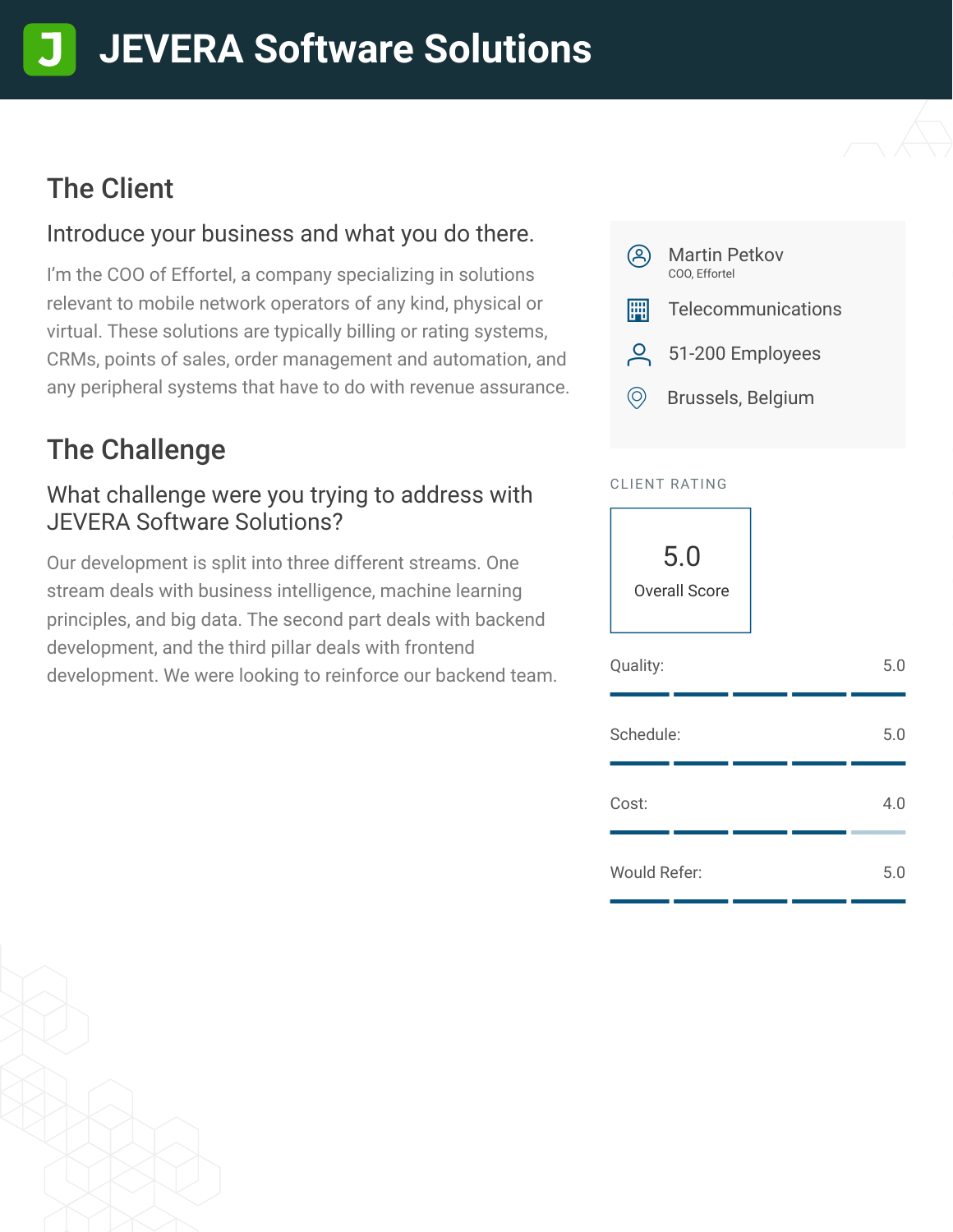## The Approach

#### What was the scope of their involvement?

JEVERA helps us with backend development, providing us with expertise in enterprise application integration, specifically using the Apache Camel framework. We imposed our own tooling that they have to use in the software development lifecycle.

Our initial engagement was to develop a business application Orchestration Layer to integrate a core banking system with a core telco system. This one-stop shop allows banking customers to use their telco accounts like bank accounts and vice versa. This integration involved 400 different services. The team has worked with Java EE and Javascript. Currently, JEVERA is still helping us with other ongoing projects.

#### What is the team composition?

We work with nine people from JEVERA. We have a project manager who's also working as a Scrum master, a solutions architect, a team lead, and Java EE backend developers. We've recently worked with one JavaScript developer as well.

#### How did you come to work with JEVERA Software Solutions?

I found them on Upwork. At the time, I was looking for an integration partner close to our customers. When I was exploring the different opportunities, JEVERA's experience was most relevant to what we were looking for.

JEVERA had substantial expertise in the field we needed as well as telco and banking experience, which are the two industries where we were mainly operating at the moment. There was also more proximity to our team; they were based in Kyiv at the time, so our team could travel to interact with them. We asked them whether they could reinforce our team with senior development experts.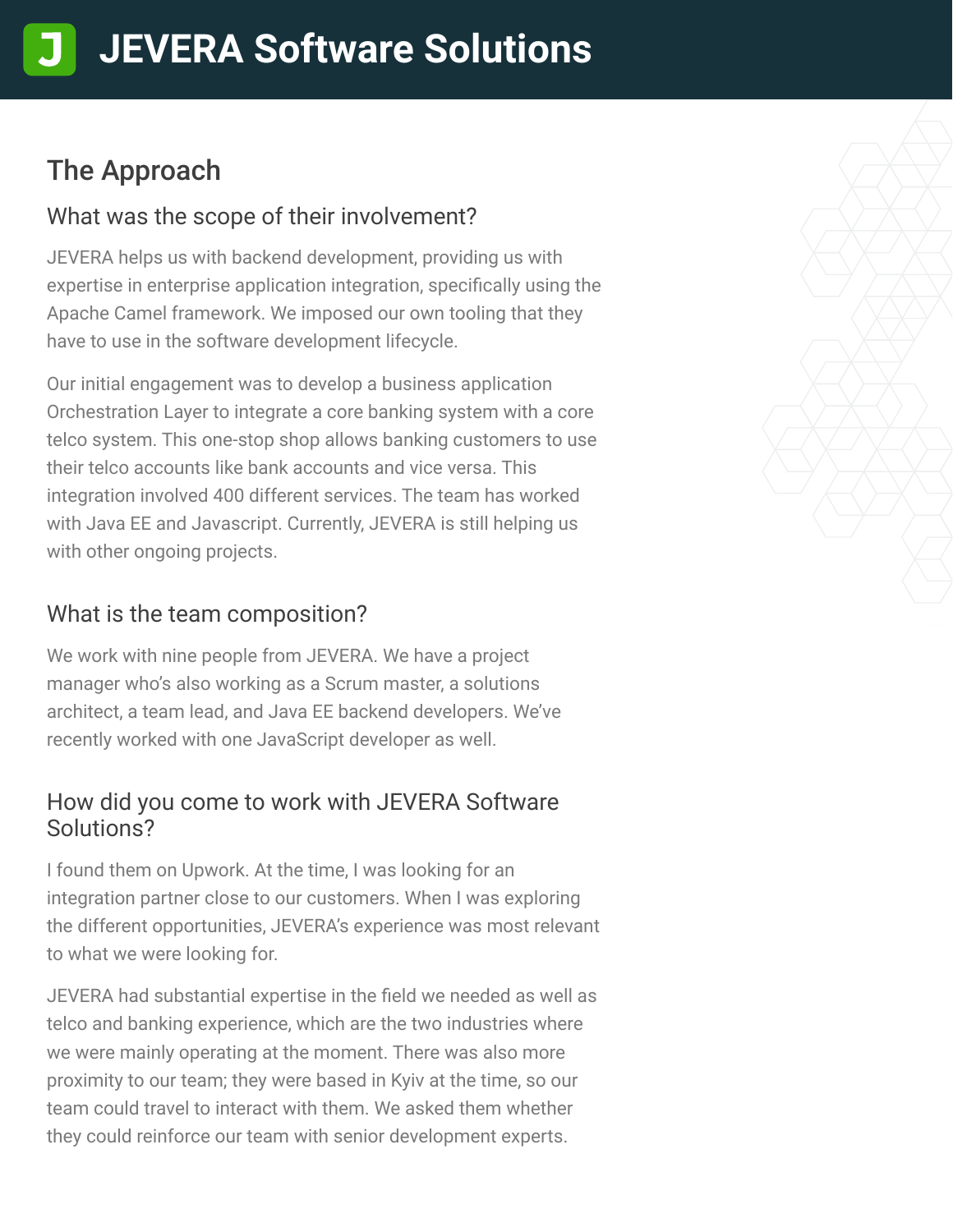# **[J](https://clutch.co/profile/jevera-software-solutions?utm_source=case_studies&utm_medium=logo)EVERA Software Solutions**

#### How much have you invested with them?

So far, we've spent around €300,000 (approximately \$330,000 USD).

### What is the status of this engagement?

We started working together in September 2019. Although our engagement has been reduced a bit due to the Russian Invasion of Ukraine, our partnership is ongoing.

## The Outcome

#### What evidence can you share that demonstrates the impact of the engagement?

Thanks to JEVERA's work, we're able to serve a vast amount of transactions. Our client has millions of customers, and all those transactions pass through the integration layer, so it's essential that it's available and highly performant at all times. JEVERA has brought their expertise to the table to ensure our integration layer doesn't suffer any malfunctions or deficiencies from day one.

We also appreciate the work culture JEVERA brings. They've given us a team of individuals who had already worked together and had a clear structure and organizational approach to getting the work done. They methodically understand what we need to form them and what they have to achieve. Instead of us leading them by the hand and telling them our requirements, they're the ones asking questions about our needs.

Additionally, JEVERA contributed to our understanding of the solution architecture by giving us their expertise and advising us on how to achieve our goals better. The solution architect we're working with is very solid when it comes to technical expertise. He has a lot of experience with the functional aspects of system integration.